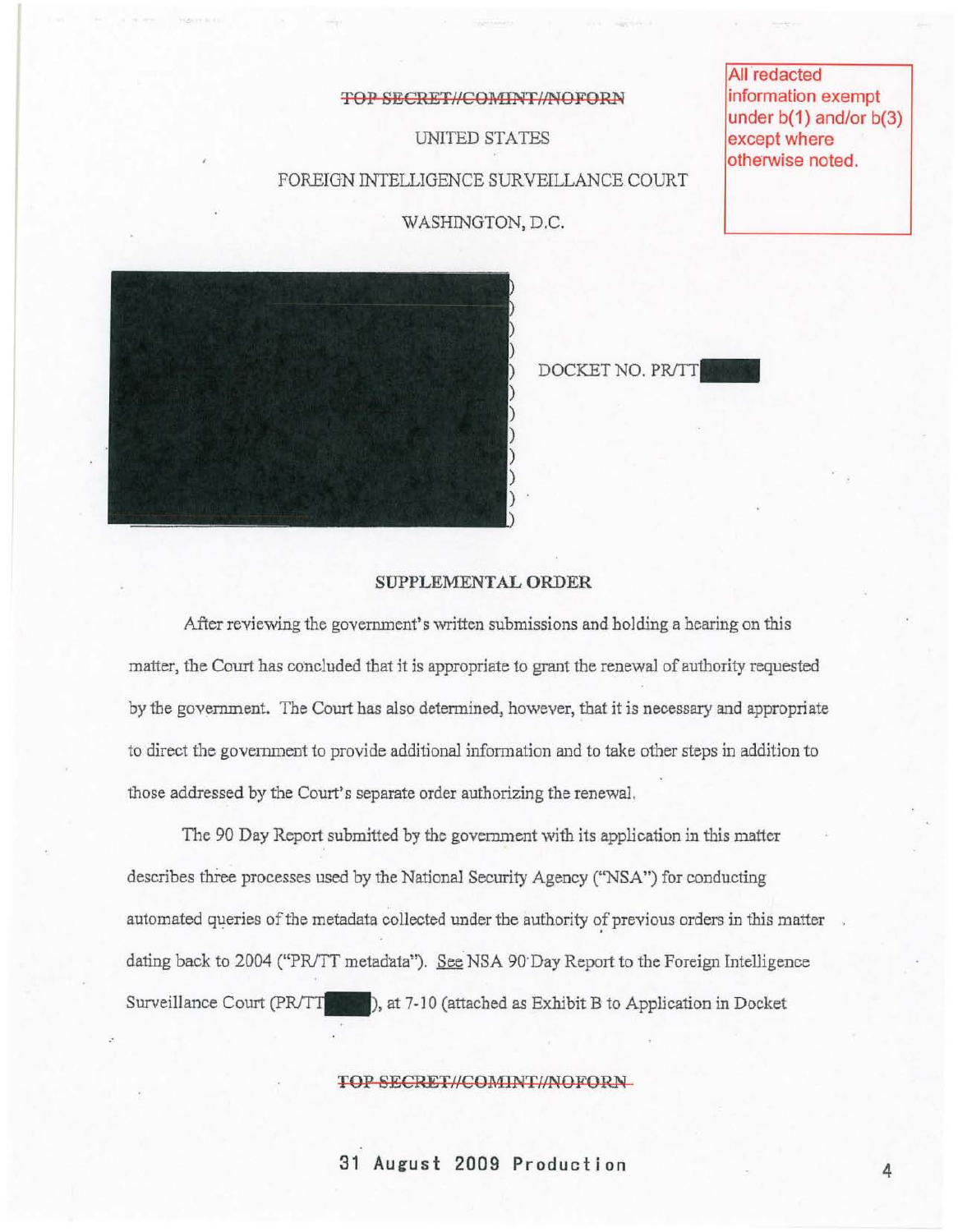# TOP SECRET//COMINT//NOFORN-

Number PR/TT  $\blacksquare$ . Much of the information contained in the description of those processes - most notably, information regarding the provision of automated query results to NSA amlysts other than the limited number of analysts authorized to access PR/TT metadata - has not previously been disclosed to the Court. The Court also recently learned for tbe first time that manual query results have likewise been provided to NSA analysts other than the limited number of analysts authorized to access PR/TT metadata. In addition, the government recently reported that one of the three automated querying processes continued for weeks beyond the date on which the government previously assured the Court all automated querying had stopped. See Notice of Misstatement or Omission of Material Fact filed on *PRITT <b>1999* in Docket Number PR/TT **1999**.

Shortly before the heming, the government provided written notice of a separate and ongoing compliance issue involving NSA's unauthorized use of PR/TT metadata. See Preliminary Notice of Compliance Incident filed on **in the state of South August** in Docket Number **PR/TT** Noncompliance Notice"). Based upon the information disclosed by the government in the written notice and during the hearing, the Court understands that the NSA has, for several years, been using PR/TT metadata in connection with compiling a "master list

that is used to purge unwanted information from various NSA data repositories. See Noncompliance Notice at 2-3. The Department of Justice believes that such use of the PR/TT metadata, at least in some respects, exceeds the authority granted by the Court in its prior orders. Id. at 3. The government has represented that NSA is no longer using PR/TT metadata to add infonnation to the master list in a manner that violates the Court's orders, but that NSA continues to use the master list - including PR/TT-derived information added to the list in violation of past Court's orders - for the purpose of purging unwanted information from various

# TOP SECRET//COMINT//NOFORN

Page 2

**31 August 200a Production** 

5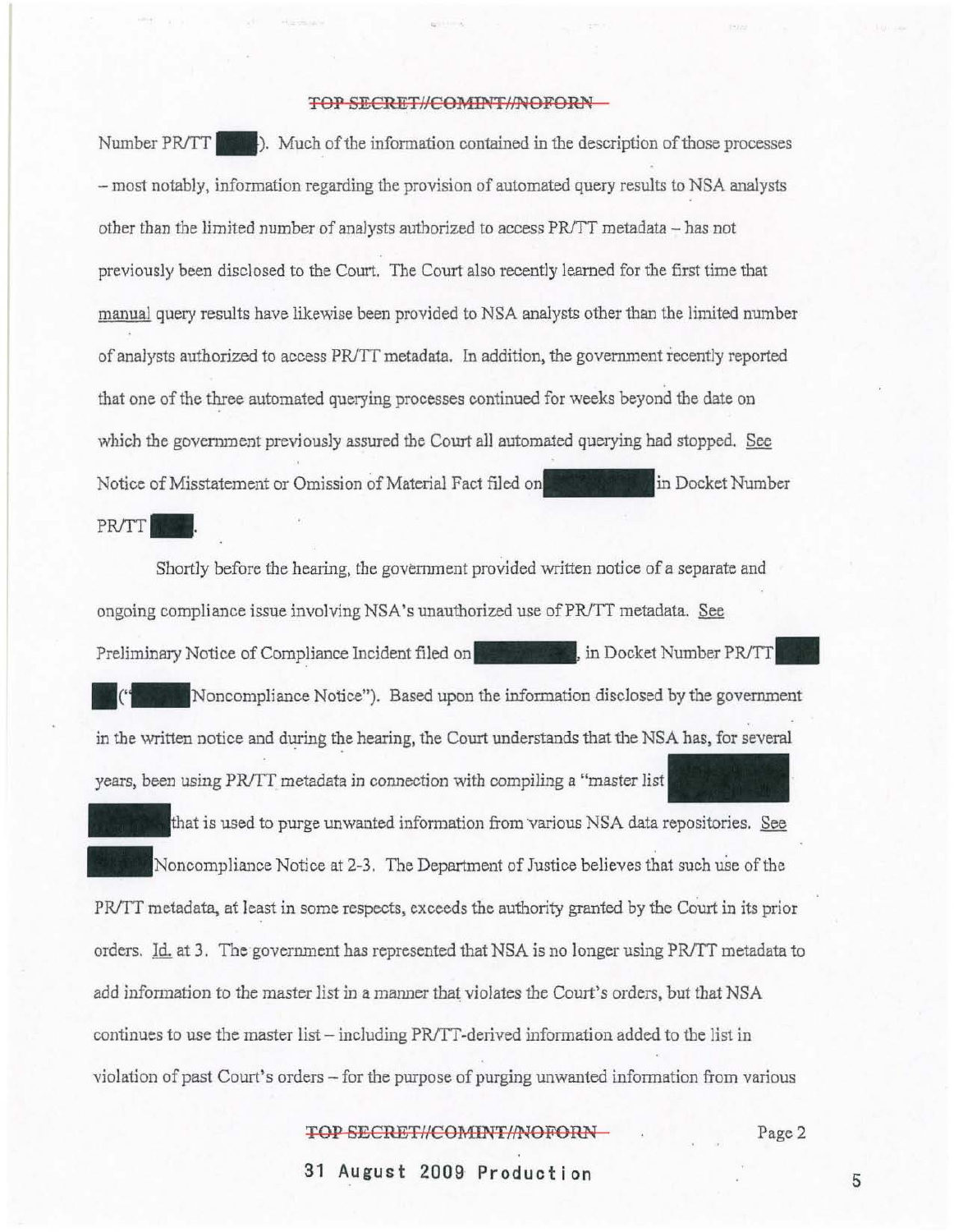#### **TOP SECRET//COMINT//NOFORN**

data repositories. Id.

Lastly, during the hearing the series the government notified the Court of an inaccuracy regarding the number of PRITT-related reports specified in paragraph 14 of the declaration attached to the application as Exhibit A. See Declaration of Chief, Special Foreign Intelligence Sun'eillance Act Oversight and Processing, Oversight and Special Foreign Intelligence Surveillance Act Oversight and Processing, Oversight and<br>Compliance, Signals Intelligence Directorate, The National Security Agency ('**Queen Security** Declaration"), at 24. The **Declaration** states in pertinent part that "[s]ince the Court's initial authorization in July 2004 . . . NSA has produced **to a** reports based on access to, and analysis of, metadata acquired pursuant to authorizations in the above-captioned matter," Id. On the government filed a supplemental declaration explaining that the number of PR/TT-related reports produced by NSA is in fact larger, because the reports specified in the Declaration do not include additional reports prepared by NSA analysts other than those authorized to access the PRJTT metadata or reports provided to foreign govemments. See Supplemental Declaration of **Chief**, Special Foreign Intelligence Surveillance Act Oversight and Processing, Oversight and Compliance, Signals Intelligence Directorate, The National Security Agency ("Supplemental Declaration"), at 2-3. NSA states in the Supplemental Declaration that it is unable at this time to provide the Court with the total number of reports produced or to furnish an "updated description of its dissemination practices." Id. at 3.

In light of the foregoing, it is hereby ORDERED that:

1. NSA shall not reswne automated querying of the *PRJTT* metadata without the prior approval of the Court;

2, The govemment shall, within 20 days of the date of this order, submit a declaration correcting the inaccuracy regarding the number of reports specified at paragraph 14 of the

### **TOP SECRET//COMINT//NOFORN**

Page 3

**31 August 2009 Production**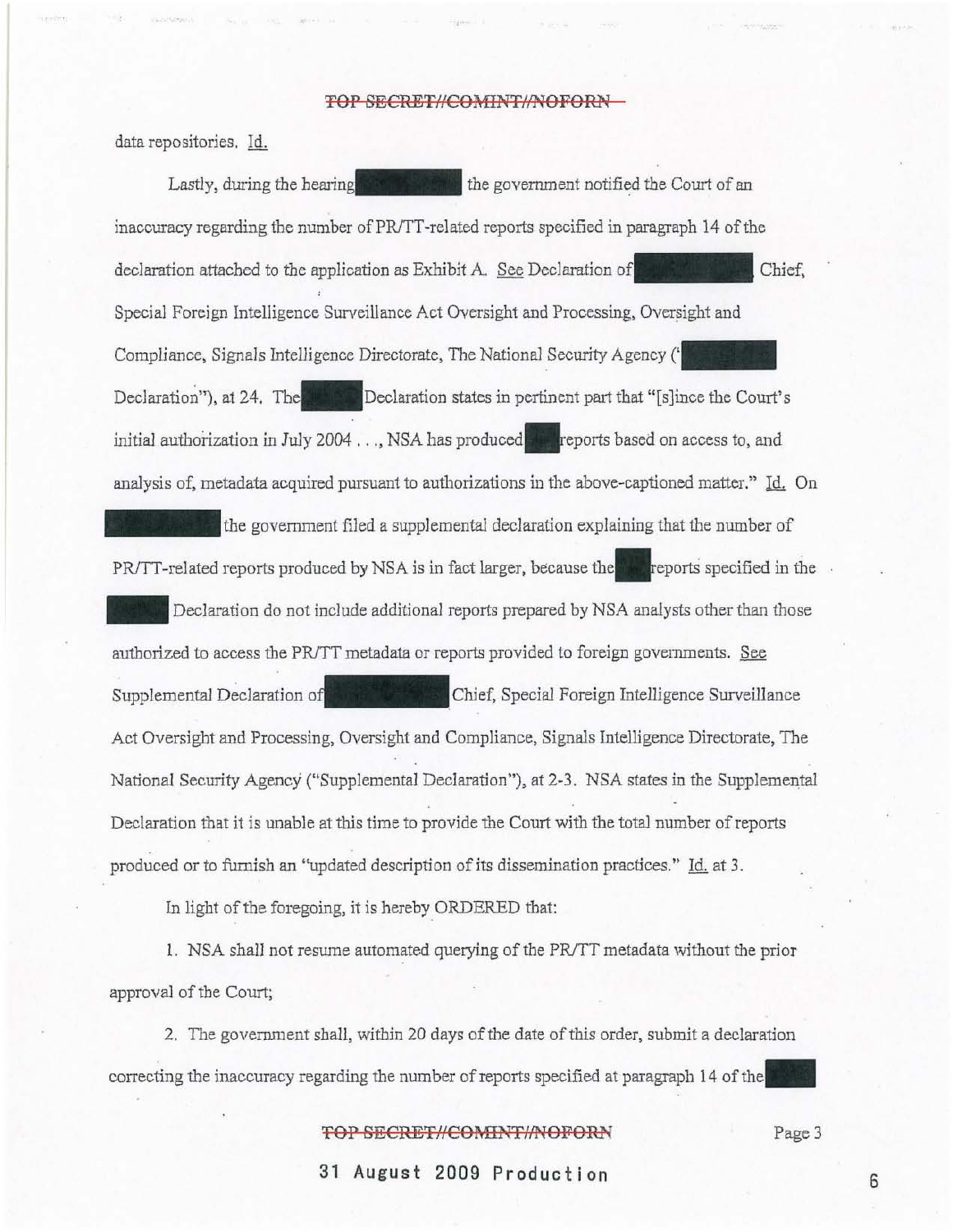# TOP SECRET/*ICOMINT/NOFORN*

Declaration and providing the complete and "updated description of NSA's dissemination practices" promised in the Supplemental Declaration.

3. The government shall, within 20 days from the date of this order, either cease using the "master list" is the state of the described in the Noncompliance Notice, which includes PR/TT-derived information added to the list in violation of this Court's orders, or show cause, in writing, why NSA's continuing use of such master list is necessary and appropriate. The government shall also explain in writing, within 20 days of the date of this order, why any ongoing use of PR/TT metadata in connection with deleting information associated with

is consistent with this Court's orders and otherwise appropriate.

4. Based upon the representations made by the government in the hearing the Court will allow NSA, for a period of 20 days following the issuance of this Order, to continue to share the unminimized results of properly predicated manual queries of the PR/TT metadata with NSA analysts other than the analysts authorized to access PR/TT metadata. Such sharing shall not continue beyond the 20-day period unless the government has satisfied the Court, by written submission, that such sharing is necessary and appropriate on an ongoing basis.

5. The government shall, in connection with the completion of its end-to-endreview of NSA's processes for collecting, using, and disseminating the PR/TT metadata, provide the Court with a detailed and complete description of NSA's handling of PR/TT metadata, including, but not limited to, a discussion of NSA's practices with regard to sharing query results both within

II /I /I /I /I

 $\frac{1}{2}$ 

#### TOP SECRET//COMINT//NOFORN-

Page 4

**31 August 2009 Production** 

7